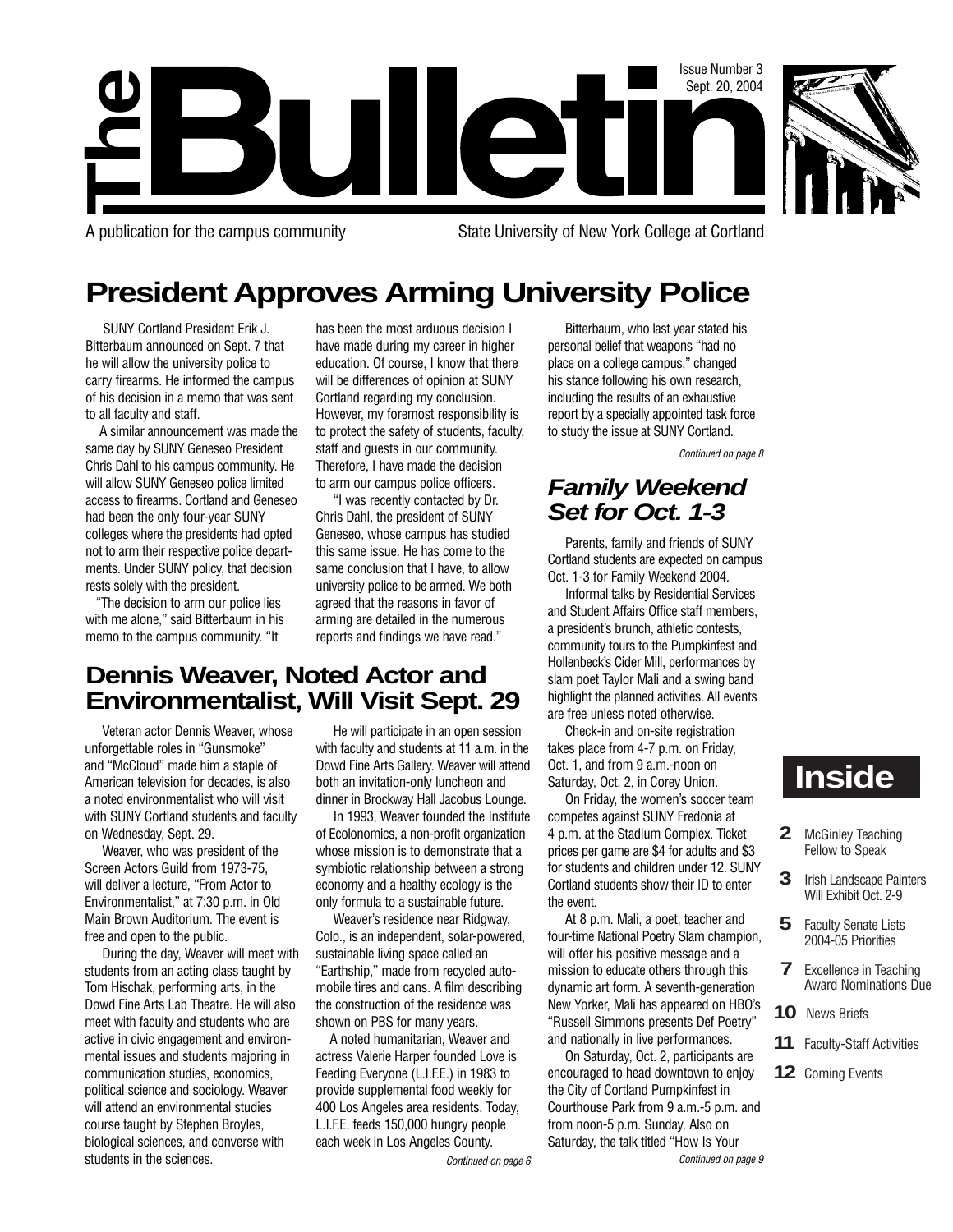## **Peggy Hutter, the First Phyllis McGinley Teaching Fellow, Will Address Oct. 8 Mini-Conference on Childhood Obesity**

Peggy Hutter, who has taught physical education at the Kearsarge Regional Middle School in New London, N.H. for the past 25 years, is the first Phyllis McGinley Teaching Fellow at SUNY Cortland where she will address faculty and students at a mini-conference on Friday, Oct. 8.

The fellowship, funded through the generous support of SUNY alumni, faculty, staff and friends, honors McGinley, an associate professor emerita of physical education whose professional career at the College spanned from 1963 until her retirement in 1992. Her work with student teachers over the decades is reflected in the McGinley Teaching Fellowship designed to bring the nation's finest physical education teachers to campus to conduct classes and workshops.

Hutter, the 2002 National Middle School Teacher of the Year, will speak at the Oct. 8 mini-conference, "Meeting the Challenge of Childhood Obesity," being sponsored by the North Central Zone of the New York State Association of Health, Physical Education, Recreation and Dance (NYSAHPERD). The event will take place from 9 a.m.-1 p.m. in the Park Center Corey Gymnasium. The registration fee for the mini-conference is \$10 per person at the door. There is no pre-registration.

A native of Wilmington, Del., Hutter attended public schools and graduated with honors with a bachelor's degree in physical education from the University of Delaware. She earned a master's degree in education from Antioch College. Hutter began her career as a middle school physical educator in New Castle, Del., before relocating to New Hampshire. She has served as vice president of that state's association of

The Bulletin is published by the Publications and Electronic Media Office at State University of New York College at Cortland and distributed to faculty, staff and students. The Bulletin contains official College announcements, news reports and notices of campus events. **Profileration School Correlation**<br>
The Bulletin is published by the Publica<br>
Electronic Media Office at State Univers<br>
College at Cortland and distributed to fa<br>
students. The Bulletin contains official Cortland<br>
The Bull

The Bulletin may be viewed online at www.cortland. edu/images/Bulletin.pdf.

Information for The Bulletin should be sent to The Publications and Electronic Media Office, Studio West, Room B-3, P.O. Box 2000, Cortland, N.Y. 13045.

The Bulletin will next be published Monday, Oct. 4. The deadline for copy for that issue is 4:30 p.m. on Tuesday, Sept. 28. Articles of more than 50 words should be submitted on a diskette in PC or Mac format

health, physical education, recreation and dance and has presented at all levels of the national organization.

During the 2002-03 academic year, Hutter presented physical education workshops across the nation.

"Of all of the roles that I have played in my 30-year teaching career, I still believe the most important one is helping young people to take an active responsibility for their personal wellness and to understand the importance of being active," said Hutter, who resides in Elkins, N.H., with her husband, Bob. They have a grown daughter, Lindsey.

Hutter's opening address at the mini-conference is titled "Physical Education is about Active-ity."

Other presenters and their topics include: Jeff Walkuski, physical education, "Fitness for

## **Career Expo and Intern Fair Planned for Sept. 29**

Representatives from a variety of regional organizations including the United States Border Patrol, the Peace Corps and the JM Murray Center will be on hand at SUNY Cortland's 2004 Career Expo and Intern Fair from 1-4 p.m. on Wednesday, Sept. 29.

The event is designed to educate students and community members about career choices and internship opportunities. It will be held in the Corey Union Function Room and is free and open to the public.

"Students and interested community members are encouraged to explore career options, internships and volunteer activities," said John Shirley, career services. "Students will be able to speak with a large number of employers in a short period of time. This is an excellent opportunity for students to network and make valuable job contacts. The Expo also allows area employers to showcase their organizations and share their expertise with the Cortland community."

Organizations that have participated in the past include: the CBORD Group, Children's Home of Wyoming Conference, City of Cortland Police Department, Cortland County ARC, Cortland Works Career Center (NYSDOL), Enterprise Rent-A-Car, Family Counseling Services, Fastenal, First Investors, George Junior Republic, Greek Peak, Indian Lake Camp, JM Murray Center, Johnson and Johnson Health Care Systems, Lansing Residential Center, Mental Health Association for Cortland County, MetLife Financial Services, Mutual of Omaha, NY Air National Guard (174th Fighter Wing), NY Army National Guard, New York Life, New York Public Interest

Life"; Karen Land, head women's golf coach, "Golf For All Ages"; Tom Moran, graduate student, "Just for Kicks: Developmental"; Mike Vance, graduate student, "Soccer Program for Individuals"; Elaine Gregory, a Syracuse University lecturer in exercise science, "1001 Things to Do With a Rubber Chicken"; Maryam Ek, SUNY Cortland senior and Alliance of Physical Education Majors (APEM) club president, "Integrating K-8 Subject Areas"; Michael Kniffin, physical education, "Learning Standards 101"; Donald King, student teacher supervisor, "Student Teachers' Experiences"; Diane Craft and Eric Malmberg, physical education, "Making Change Happen"; and JoEllen Bailey, physical education, "Fun, Fitness Activities."

For more information, contact Malmberg at ext. 5740.

Research Group (NYPIRG), New York State Police, OCM BOCES, Patchwork Therapeutic Riding Center, Social Security Administration Office of the Inspector General, St. Joseph's Villa of Rochester, University Police, U.S. Army, U.S. Border Patrol, U.S. Customs Service, U.S. Department Of Agriculture, U.S. Immigration Service, USMC Officer Selection Office, U.S. Navy, Upstate Home for Children and Adults, YAI/National Institute for People with Disabilities and YWCA Bridges for Kids Program. A list of 2004 participating organizations will be distributed one week before the event.

For more information, contact the Career Services Office, Van Hoesen Hall, Room B-7, ext. 4715.

## **Employees Asked to Reference Style Manual**

The Publications and Electronic Media Office encourages all faculty and staff to consult the SUNY Cortland Style Manual for usage and style issues particular to the College.

The manual addresses guidelines for writing style, the use of SUNY Cortland graphics and policies for the College's Web site.

Examples of information in the style manual include the correct name for buildings and rooms on campus, how to write computer-related terms and proper use of the College logotype and other graphics.

Copies of the SUNY Cortland Style Manual may be obtained by contacting Paula Lundberg at ext. 2519 or at lundbergp@cortland.edu or online at www.cortland.edu/resources/stylemanual.pdf.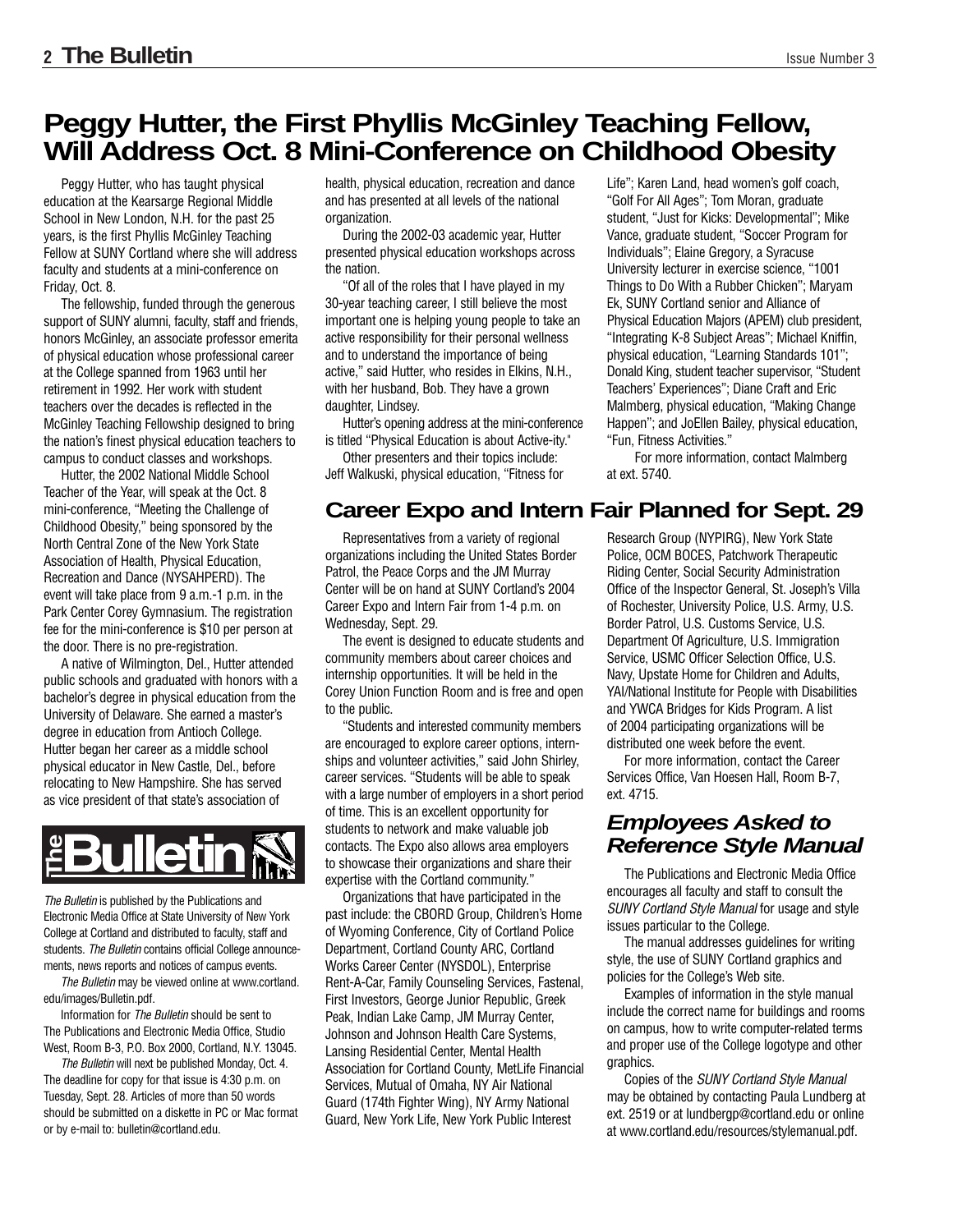## **Irish Landscape Painters Will Exhibit Work From Summer Program in Old Main Oct. 2-9**

An exhibition of some 40 selected works by students who participated in Art Professor Emeritus George Dugan's summer Irish Landscape Painting course will be held from Oct. 2-9 in the Old Main third floor mezzanine.

The exhibition, sponsored by the International Programs Office, features an opening reception from 6-9 p.m. on Saturday, Oct. 2. Both the opening reception and exhibition are free and open to the public.

Most of the featured student artists will attend the opening reception, Dugan said. The students are from SUNY campuses, including Cortland, New Paltz, Purchase, Potsdam and Buffalo State; as well as from Boston University, University of North Carolina at Wilmington and University of Minnesota.

"At the reception, they will be open to discussing any questions with regards to their work or about their experiences while living in Ireland," Dugan said.

In 2004, Dugan conducted his third summer of teaching both advanced painting and drawing out of-doors in the busy fishing port community of Dingle in Ireland's County Kerry.

"The students are expected to work daily and directly throughout the entire day," Dugan said. "This potent effort offers each student the time to concentrate and focus in a way that is expected on a graduate or professional level."

The students also immersed themselves in the culture of Ireland through selected readings and films, attendance at social events and lectures by visiting artists, and daily critiques. Each participant completed a finished 'master work' painting along with a final portfolio.

The six-credit graduate and undergraduate level course will be offered again from May 27-June 28, 2005. For more information, contact the International Programs Office at ext. 2009 or Dugan directly at gdugan@twcny.rr.com or ext. 2060.

## **Noted Actress-Director from Syria on Campus**

One of the foremost women directors and educators from the Arab world is a guest of SUNY Cortland through Sept. 24 as part of her year-long sojourn in the United States. Naila Al-Atrash from Syria arrived in Cortland on Sept. 12 and has been holding a series of workshops with theatre students, lecturing in selected classes, and presented a performance-in-progress with students in the Performing Arts Department.

Al-Atrash is a celebrated actress who has appeared in many Arab films and has directed theatre productions throughout the Middle East and in Europe. She was born in Swaida, Syria, and educated at the High Institute of Dramatic

**Banned Books Week Will Be Marked with Reading** 

Memorial Library and the College Writing Committee will hold a reading as part of Banned Books Week titled "Reading the Naughty Parts: Celebrating the Freedom to Read." It will be held from 7-8:30 p.m. on Tuesday, Sept. 28, in the library's Bookmark Café.

This event serves as a reminder of the First Amendment to the U.S. Constitution, which guarantees freedom of speech and freedom of the press. Each year, hundreds of books are challenged in our libraries based on sexual content, profanity, racism or offensive illustrations. The Harry Potter series continues to be in the top 10 list of the most frequently challenged books for its focus on wizardry and magic.

Library Director Gail Wood will begin the evening with an introduction and brief talk on the

Arts in Sofia, Bulgaria. Al-Atrash has taught at the Syrian High Institute of Drama for many years, serving as the head of the acting program for five years. She has served on the Syrian National Committee on UNESCO and has lectured and directed at many international theatre and film festivals as well as symposia and workshops.

"We are honored to have Ms. Al-Atrash with us during her American visit," Thomas Hischak, performing arts, stated. "In addition to her international success, we consider it a rare privilege to have someone from the Middle East here to teach us more about an area of theatre that Americans hardly ever encounter."

importance of the First Amendment and preventing the censorship of books and literature. Wood will also be reading an excerpt from the banned book Twelve Wild Swans, challenged at the Springdale, Ark. Public Library (2001) because it "turns people away from God and Bible scriptures." Also reading excerpts from challenged and banned books will be faculty and staff, including Provost and Vice President for Academic Affairs Elizabeth Davis-Russell, Jerry O'Callaghan, political science, Mary Kennedy, English and Lorraine Melita, library, among others.

For more information on this event or Banned Books Week, contact Marc Wildman, library, at ext. 2227.

## **Lecture to Address Working Class Policies**

"Putting the Working Class on the Map" will be discussed by Michael Zweig at 4 p.m. on Monday, Sept. 20.

The 2004 Smyth Lecture, sponsored by United University Professions (UUP), will be held in the Corey Union Exhibition Lounge. The event is open to the public.

Zweig is a professor of economics and director of the Center for Study of Working Class Life at SUNY Stony Brook.

In this election season both campaigns are focused on economic questions of jobs, outsourcing, tax cuts, and war costs. Zweig will cite various policies of the Bush Administration and explain why he thinks the administration is continuing a long tradition of class attack on working people by the corporate elite.

Zweig argues that the majority of American people of all races and ethnicities are in the working class and that Democrats and others who would represent working people should develop political programs and strategies that put the working class on the political map as the major force it can be.

Zweig, who earned his Ph.D. in economics at the University of Michigan in 1967, has a history of combining intellectual work with social movements. He is active in UUP, having served two terms on its state executive board and now as vice president for academics in the Stony Brook chapter.

His most recent book is What's Class Got to Do With It? American Society in the Twenty-First Century (Cornell University Press, 2004). Earlier books include The Working Class Majority: America's Best Kept Secret (2000) and Religion and Economic Justice (1991).

For more information, contact Larry Ashley at ext. 2015 or by e-mail at ashleyl@cortland.edu.

## **Fall 2004 Bulletin Schedule**

| <i><b>Issue Date</b></i> |         | <i><b>Deadline</b></i> |
|--------------------------|---------|------------------------|
|                          | Monday  | Tuesday                |
| #4                       | Oct. 4  | <b>Sept. 28</b>        |
| #5                       | Oct. 18 | Oct. 12                |
| #6                       | Nov. 1  | Oct. 26                |
| #7                       | Nov. 15 | Nov. 9                 |
| #8                       | Nov. 29 | Nov. 23                |
| #9                       | Dec. 13 | Dec. 7                 |

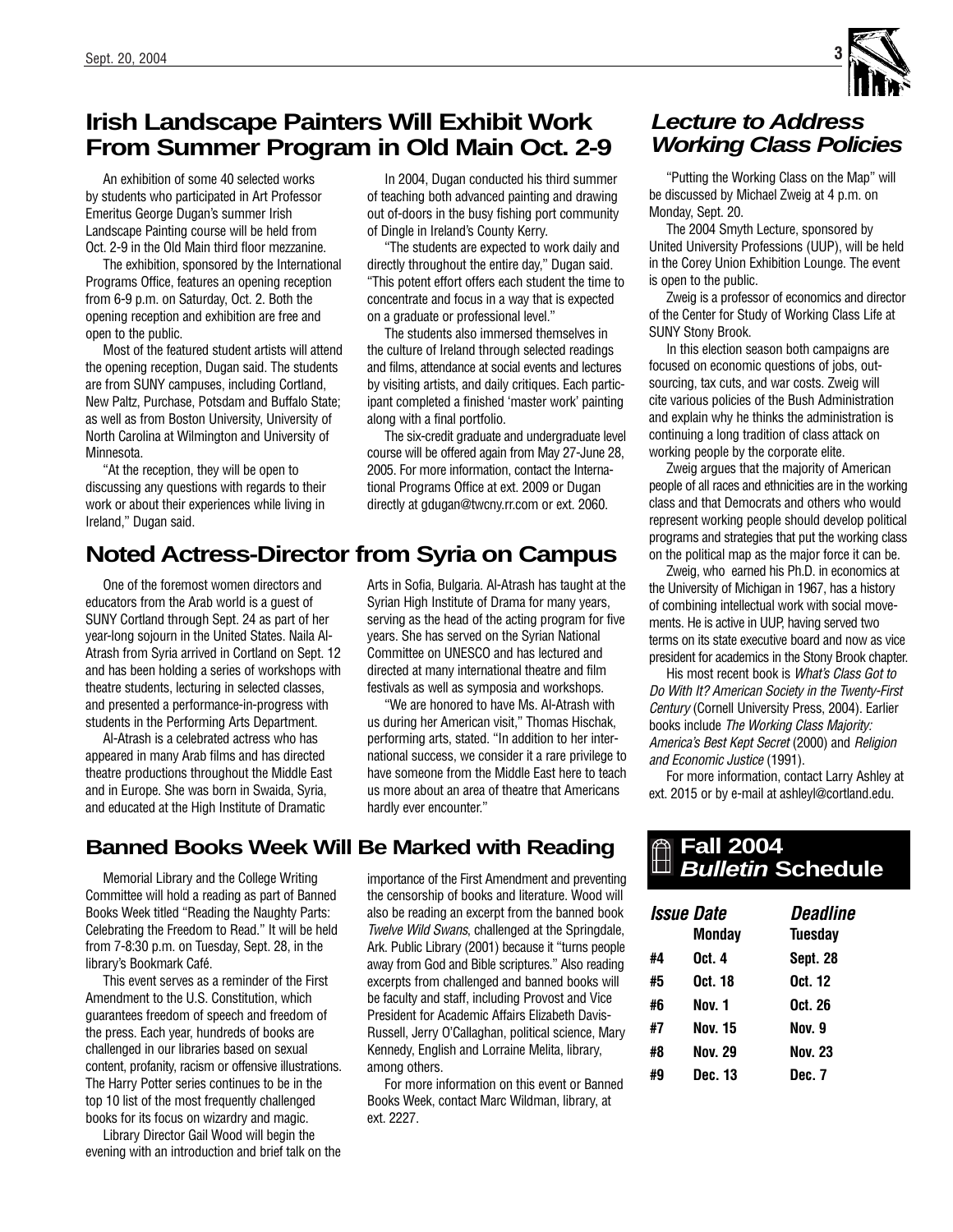## **Weekly Student Group Meetings**

The following meetings are held weekly throughout the semester unless otherwise noted:

### **Monday**

**Black Student Union** Corey Union Voice Office, 7 p.m.

**Student Government Association Senate** Corey Union Fireplace Lounge, 7 p.m.

**AIDS Prevention Awareness Club (APAC)** Corey Union, Rooms 301-303, 8 p.m.

**Cortland Exceptionality Interest Club (CEIC)** Corey Union, Room 209, 8 p.m.

**Society of Professional Journalists** Corey Union, Rooms 305-306, 8 p.m.

### **Tuesday**

**Circle K**

Corey Union, Rooms 305-306, 6 p.m.

**La Familia Latina** Corey Union, Voice Office, 6 p.m.

**College Republicans** Corey Union, Room 209, 7 p.m.

### **Wednesday**

**Asian Pacific Student Union (APSU)** Corey Union, Voice Office, 7 p.m.

**Student Activities Board** Corey Union, Rooms 305-306, 7 p.m.

**Young Democrats** Corey Union, Room 209, 7 p.m.

**B.A.S.I.C.**  Corey Union Fireplace Lounge, 8 p.m.

### **Thursday**

**Women of Color**  Corey Union Voice Office, 6 p.m.

**Political Science Association** Corey Union, Rooms 301-03, 6 p.m.

**Rainbow Alliance** Corey Union, Room 304, 7 p.m.

**WSUC-FM Radio** Brockway Hall Jacobus Lounge, 7:30 p.m.

Student groups are encouraged to submit information about their regular meetings, including dates, times and locations, to The Bulletin, Publications and Electronic Media Office, Studio West, Room A-1, or send e-mail to: bulletin@cortland.edu.

## **Queensland, Australia Education Minister Hosts Student Teachers from SUNY Cortland**

SUNY Cortland recently unveiled an innovative teacher preparation program that sends students in several disciplines to student teach at public schools in Queensland, located in the northeast part of Australia.

From June through September 2004, eight student teachers in physical education, special education and childhood education, secondary earth science and mathematics participated in a new initiative between the University of the Sunshine Coast (USC) and Education Queensland in Australia and SUNY Cortland.

USC is located in Maroochydore in southeast Queensland just north of the capital city Brisbane.

"This is the first student teaching abroad initiative at the College involving teacher preparation programs across the campus," said Marley Barduhn, education, and the campus leader for this program.

"We know that students' lives change forever when they experience deep immersion within a different culture. This is part of our mission at SUNY Cortland: to prepare future teachers to successfully work within an increasingly global context in their schools. By student teaching in a foreign country with significant support from their home campus, students develop global competence, an empathetic appreciation of another culture, confidence in their abilities and the skill of working as part of an educational team across cultural boundaries."

Education Queensland is responsible for the education of students in all government or state schools across Queensland, including more than 1,000 elementary schools and more than 200 state high schools, said Yvana Jones, director of education at Queensland. Host teachers and school administrators were competitively selected to participate in this first phase of student teaching in an international context in Australia.

"Schools with a demonstrated record of academic excellence were hand-selected to participate in this project," Jones said. Experienced teachers who were eager to host an American student teacher in their classrooms met their student teacher via video tele-conference last April."

The participants learned about Australian schools through a six-week, campus-based course titled Experiential Introduction to Australian Education. The class offered field experiences in the Australian schools as well as the classrooms where they would eventually be student teaching, along with a course on Indigenous Australia to enable them to understand the history and cultural context of working with indigenous students. The nine-week student teaching experience,

under the leadership of Colin Balfour, Education Queensland's project manager for international relations, included weekly seminars and discussion with area education specialists.

"This is an unprecedented example of intersectoral cooperation between the American and Australian universities and the K-12 schools in Australia," Balfour said. "The students have been excellent ambassadors and have represented SUNY Cortland well in their student teaching, conducting themselves as professionals every step of the way."

Balfour has created a Web-based newsletter to chronicle the experience from start to finish for parents, campus faculty and administrators: www2.usc.edu.au/IRNews/educatorNewsletter/ internationalEducatorNewsletter3.htm

On Sept. 9 Anna Bligh, the Queensland minister of education and the arts, hosted the eight student teachers at a government reception to publicly recognize this project and the work of these students. Upon their return to the U.S., the students will complete their second student teaching experience in New York State schools.

"The reception acknowledges the hospitality extended to Bligh and to Ken Smith, the director general of education and the arts, by Edward Caffarella, the dean of the School of Education at SUNY Cortland, and SUNY officials, during their recent visit to New York City," Balfour said. "The establishment of these sorts of networks is critical in the development of a sound and successful relationship."

Several other SUNY Cortland staff members were involved in developing the program with USC, including International Programs Director John Ogden, Assistant Director of International Programs Liz McCartney and Director of Field Placement Rita Rosenberg.

Student participants in the program are: Daniel Bozzelli, a physical education major from Rochester, N.Y.; Michael Bryant, a physical education major from Bayville, N.Y.; Jennifer Harmatiuk, a physical education major from Cicero, N.Y.; Gabriel Lane, a special education and childhood education major from Oneonta, N.Y.; Leigh Cole, special education and childhood education major from West Edmeston, N.Y.; Tracy Waite, a special education and childhood education major from Fayetteville, N.Y.; Brad Ertl, an adolescence education and earth science major from Aurora, N.Y.; and Tracy Kutz, an adolescence education and mathematics major from Binghamton, N.Y.

For more information, contact Barduhn at ext. 5431.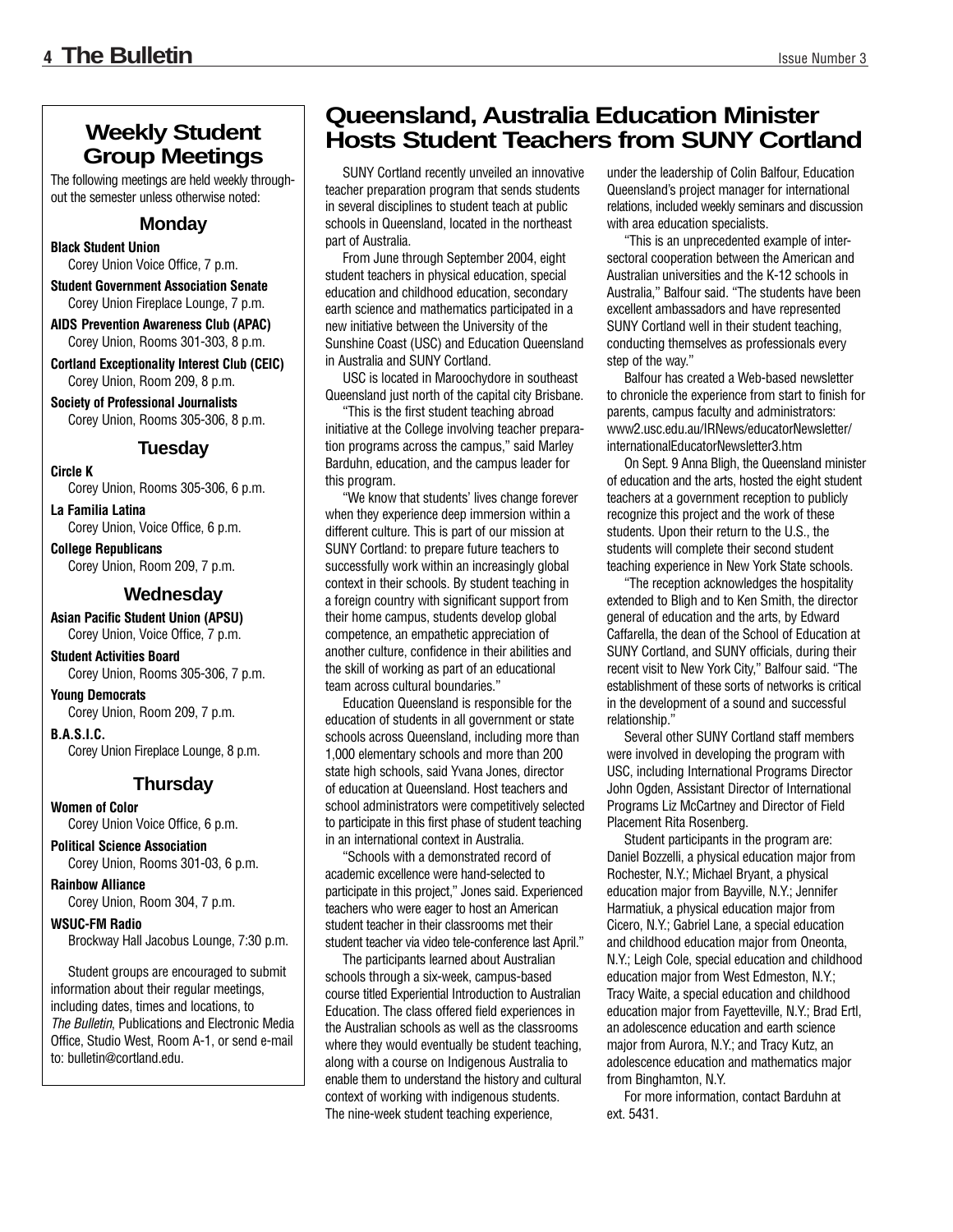

## **Faculty Senate Focuses on Restructuring, Filling Vacancies**

Faculty Senate Chair Ram Chaturvedi, physics, cited filling vacancies and restructuring the senate to include the School of Education as two immediate concerns for the group, which held its first meeting of the 2004-05 academic year Sept. 7 in Corey Union.

In his opening address, Chaturvedi applauded President Erik J. Bitterbaum and his cabinet for their leadership, while promising that he and the other senators "will be doing our best to enhance all aspects of our campus life."

Headlining that to-do list is the need to fill 13 of 31 spots on the Faculty Senate, including the seats of senate vice chair and treasurer, noted Chaturvedi, who emphasized the impact that the body has at Cortland.

Toward that end, the Faculty Senate voted unanimously to extend the nomination deadline from Sept. 7 to Sept. 21 for the Faculty Senate positions of vice chair and treasurer, as well as for the Consultative Search Committee Panel.

Chaturvedi expressed his belief that the Senate has "people power" and the ability to advise the College president with its collective opinions.

"I have worked with every president since this campus became a College of Arts and Sciences and, with the exception of Dr. Kenneth Young, to the best of my knowledge no president has ever turned down the senate recommendations," said Chaturvedi, a faculty member since 1965.

"The senate provides a forum where the president and his cabinet listen to the concerns of the College community unfiltered," he added. "Thus, issues that may take a long time are resolved sometimes by the end of the senate meeting." Other important senate activities include faculty appointments, search committees and discretionary salary increases, added Chaturvedi.

Getting equal representation for the College's three schools, including the School of Education created in July 2003, will be another major Senate focus. Last year, an ad hoc committee

sought input and held meetings in developing a proposal that was narrowly defeated in a campus-wide referendum.

As an initial step in that process, the Faculty Senate Steering Committee received Senate approval to survey faculty and staff over a twoweek span on a proposed senate model. The suggested model would allow for the election of nine at-large representatives from the School of Arts and Sciences; six at-large representatives from the School of Professional Studies; six at-large representatives from the School of Education; and six at-large representatives from the voting members of the professional staff.

The survey is an attempt to gather data on the strengths and weaknesses of last year's defeated proposal.

David Kreh, associate librarian emeritus, was unanimously welcomed with applause for graciously volunteering to serve as the senate parliamentarian.

## **Finger Lakes Land Trust Director will Outline Region's Nature Preserves**

Andrew Zepp, executive director of the nonprofit regional Finger Lakes Land Trust (FLLT) in Ithaca, N.Y., will discuss the natural places preserved in the Finger Lakes region on Thursday, Oct. 14.

The lecture, titled "Fields, Fens, Forests ... An Intro to the Preserves," will be held at 7:30 p.m. in Bowers Hall, Room 109.

Presented by the Lime Hollow Center for Environment and Culture in Cortland, N.Y., and the Biology Club, the event is free and open to the public. Refreshments will be served and the speaker will be available after the lecture to answer any questions.

The FLLT has conserved more than 7,400 acres through the use of conservation easements, direct land acquisition and the provision of educational programs. Zepp will share information

## **OSPAnnouncment of Grant Award Recipient**

**Peter Ducey**, biological sciences, received funding from the New York State Department of Environmental Conservation in the amount of \$118,992 for his project "Amphibian and Reptile Conservation in New York: Investigative Research and Protocol Development," for the period of April 1, 2004-March 31, 2007.

of interest to naturalists, birders and botanists about the region's most botanically diverse places preserved for the public's viewing.

More information on the FLLT is available at their Web site at www.fllt.org.

Zepp, who founded the FLLT in the late 1980s. has provided leadership and overall management for the organization since January 2003. During his first 18 months, he completed 10 land protection projects, secured \$1.2 million in capital funds, led a successful strategic planning process and implemented changes in organizational structure and function. He is currently launching new programs to conserve agricultural lands, scenic vistas and large forested areas.

Zepp had been vice president for programs with the Land Trust Alliance of Washington, D.C., since 1995. He managed all aspects of program delivery for the national organization of land trusts during a period in which the budget increased six-fold and both the staffing and number of office locations tripled. He secured more than \$1.5 million in start-up funding for regionally based field programs.

Between 1993-95, Zepp also served as associate director of the Nature Conservancy in Rochester, N.Y. He directed all land protection and stewardship programs within the Central and Western New York Chapter area. He had joined

the organization in 1989 as director of land protection, securing protection of more than 60 parcels of land through purchase, outright donation, conservation easements and voluntary registry. He directed a stewardship program to address both biological and public management issues for the Western New York Chapter area and planned and implemented landscape level watershed protection project.

In September 1988, Zepp provided technical support and training to the fledgling FLLT as his project toward a Master of Professional Science at Cornell University's Department of Natural Resources.

Previously, he was a land steward with the Nature Conservancy in Middletown, Conn. Zepp also founded and served as president of the Middlesex Land Trust in Middletown, Conn.

He has served as an adjunct faculty member with Finger Lakes Community College in Canandaigua, N.Y. In addition to his master's degree, Zepp has a bachelor of science from the College of Industrial and Labor Relations at Cornell University.

A member of the Tompkins County Planning Advisory Committee, he also serves on the New York Rivers United Advisory Board.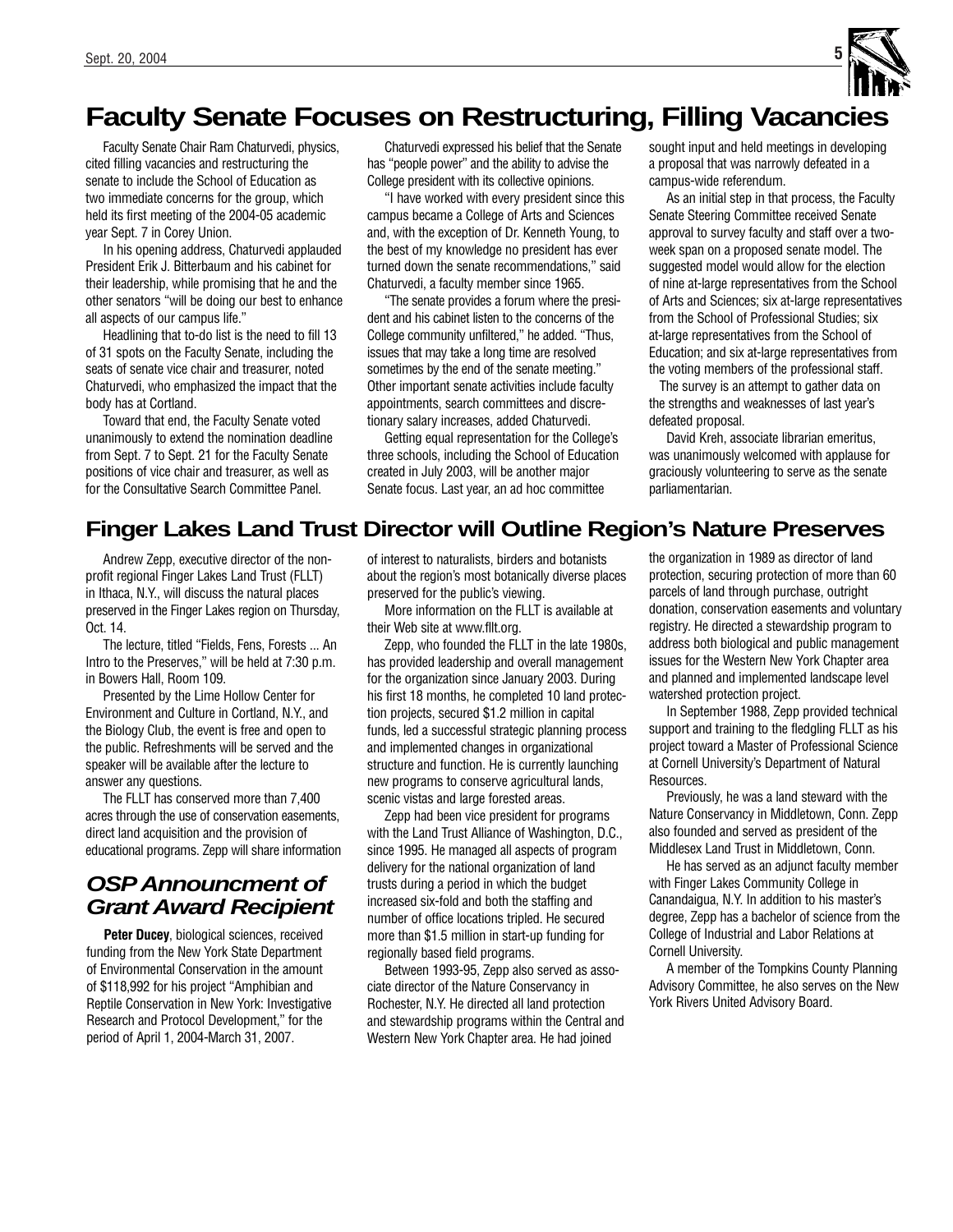## **Davey Named Assistant Director of Athletics**

Azure Davey has been hired as the new assistant director of athletics, and will assist with compliance and scheduling, among other areas, for the Red Dragon Athletics Department.

Davey served as the head coach for both women's soccer and women's lacrosse at Utica College from 2000-02. Her 2002 women's soccer team was among the top 20 improved squads in Division III, enhancing its record from 3-12 the previous season to 8-7. Davey was the assistant field hockey and women's lacrosse coach at Elmira College in the 2003-04 season.

Davey earned a bachelor of arts from Hamilton College in 2000 and a master of arts from Elmira in 2004. She participated in three sports while at Hamilton, playing four years of soccer in addition to squash for three years and lacrosse for one. As a soccer goalkeeper, she earned regional All-America, New York State Women's Collegiate Athletic Association (NYSWCAA) and Upstate Collegiate Athletic Association (UCAA) honors.

She was a also an all-conference and all-state midfielder on Hamilton's 2000 women's lacrosse squad that advanced to the NCAA Division III quarterfinals, and was part of a Class C national championship squash team.

In addition, Davey has won a silver medal in the women's soccer open division of the Empire State Games.

While at Utica College, Davey coordinated and co-captained the school's "Team UC" that raised more than \$10,000 at the 2002 America's Greatest Heart Run and Walk. Team UC was the top college division team at the event.

A native of Lowville, N.Y., Davey graduated from Lowville Academy and Central School in 1996. A solid all-around athlete, she participated in soccer, basketball, swimming, softball and track and field at the scholastic level.

## **Fall 2004 Building Administrators Named**

Academic and administrative building administrators report directly to the dean, who is responsible for the supervision of the building and its use. Residence facilities administrators report directly to the vice president for student affairs.

Building administrators for the fall semester are:

| <b>Academic/Administrative Buildings</b> |  |  |  |
|------------------------------------------|--|--|--|
| Bowers Hall John Sternfeld               |  |  |  |
| Brauer Field Station Jack Sheltmire      |  |  |  |
| Chemical Management Facility  Amy Twiss  |  |  |  |
| Corey Union Michael Whitlock             |  |  |  |
| Cornish Hall Marley Barduhn              |  |  |  |
| Dowd Fine Arts Center Charles Heasley    |  |  |  |
| Heating Plant Don Chisholm               |  |  |  |
| Hoxie Gorge Larry Klotz                  |  |  |  |
| Lusk Field House Jesse Adams             |  |  |  |
| McDonald Building Regina Grantham        |  |  |  |
| Memorial Library Gail Wood               |  |  |  |
| Miller Building Gradin Avery             |  |  |  |
| Moffett Center Bonni Hodges              |  |  |  |
|                                          |  |  |  |
| Old Main Mark Prus                       |  |  |  |
| Outdoor Education Center Jack Sheltmire  |  |  |  |

| Park Center Jesse Adams                 |  |
|-----------------------------------------|--|
| Service Group/Commissary Steve Lundberg |  |
| Sperry Center George VerDow             |  |
| Stadium Complex Jesse Adams             |  |
| Studio West Jeffrey Lallas              |  |
| Van Hoesen Hall  Marley Barduhn         |  |
| Winchell Hall Lisa Gregory-Mix          |  |

#### **Residence Halls**

| Alger Hall Christopher Maxwell     |  |
|------------------------------------|--|
| Bishop Hall Brandee Nicholson      |  |
| Cheney Hall Sarah Gingrich         |  |
|                                    |  |
| DeGroat Hall Carol Costell         |  |
| Fitzgerald Hall Gerald Stannard    |  |
|                                    |  |
| Hendrick Hall Andrew LeViere       |  |
| Higgins Hall Amanda Coyle          |  |
| Randall Hall Nick Koziol           |  |
| Shea Hall R. Chad Brown            |  |
| Twin Towers Ryan Johnson           |  |
| West Campus Apartments Sarah Lagos |  |
| Whitaker Hall Tonika Jones         |  |
|                                    |  |

## **Actor Dennis Weaver Will Visit Campus Sept. 29**

Continued from page 1

Weaver received the 1986 Presidential End Hunger Award. In 1990, his humanitarian efforts earned him the Louella Parsons Award from the Hollywood Women's Press Association. He has also been honored by both Haven Hills, a home for battered women, and the Pacific Lodge Boys' Home.

He was inducted into the Hall of the Great Western Performers of the National Cowboy and Western Heritage Museum in 1981. He also received the Screen Actors Guild's Ralph Morgan Award. In 1986, he received his "star" on the Hollywood Walk of Fame. In 1988, Ryokan College in Los Angeles awarded him an honorary Doctor of Humanities.

"I have known Dennis for seven years since my days as an administrator at Missouri Southern State University in Joplin," said President Erik J. Bitterbaum, who personally invited Weaver to campus. "He's a gifted actor but an equally committed environmentalist. His unique concept of ecolonomics, a phrase which he actually coined, and his overall environmental awareness message will resonate well with the students and faculty here at SUNY Cortland."

Currently the on-camera spokesman for the Encore Network's Western Channel, Weaver was born and raised in Joplin, Mo. He was an outstanding collegiate athlete at the University of Oklahoma. He placed sixth in the 1948 Olympic decathlon trials won by eventual Olympic champion Bob Mathias.

Weaver's acting career started on Broadway with Shirley Booth and Sidney Blackmer in the prize winning play, "Come Back, Little Sheba." Signed by Universal International in 1952, he made 14 movies for the film company.

During the Golden Age of Television in the 1950s and 1960s, Weaver appeared in many series, including "Dragnet," "The Lone Ranger," "Playhouse 90," "Alfred Hitchcock Presents," "The Twilight Zone," "Dr. Kildare," "The Virginian," and "Combat!"

From 1955-64, Weaver played Deputy Chester Goode, the sidekick to James Arness' Marshall Matt Dillon on "Gunsmoke," the longest running series in television history.

Weaver followed that success with starring roles in TV's "Kentucky Jones" and "Gentle Ben" before becoming a recognizable figure to a new generation of TV viewers as Marshall Sam McCloud, the transplanted Western sheriff turned New York City detective in "McCloud." The series ran from 1970-77.

More recently, Weaver appeared in "Emerald Point, N.A.S.," "Lonesome Dove," "Touched by an Angel," and was even a voice for an episode of "The Simpsons."

He and his wife, Gerry Stowell, his childhood sweetheart whom he married in 1945, have three sons: actor/producer/director Rick Weaver, actor Robby Weaver and Rusty Weaver.

For more information, contact Christine Wallace, special events coordinator, at ext. 5453.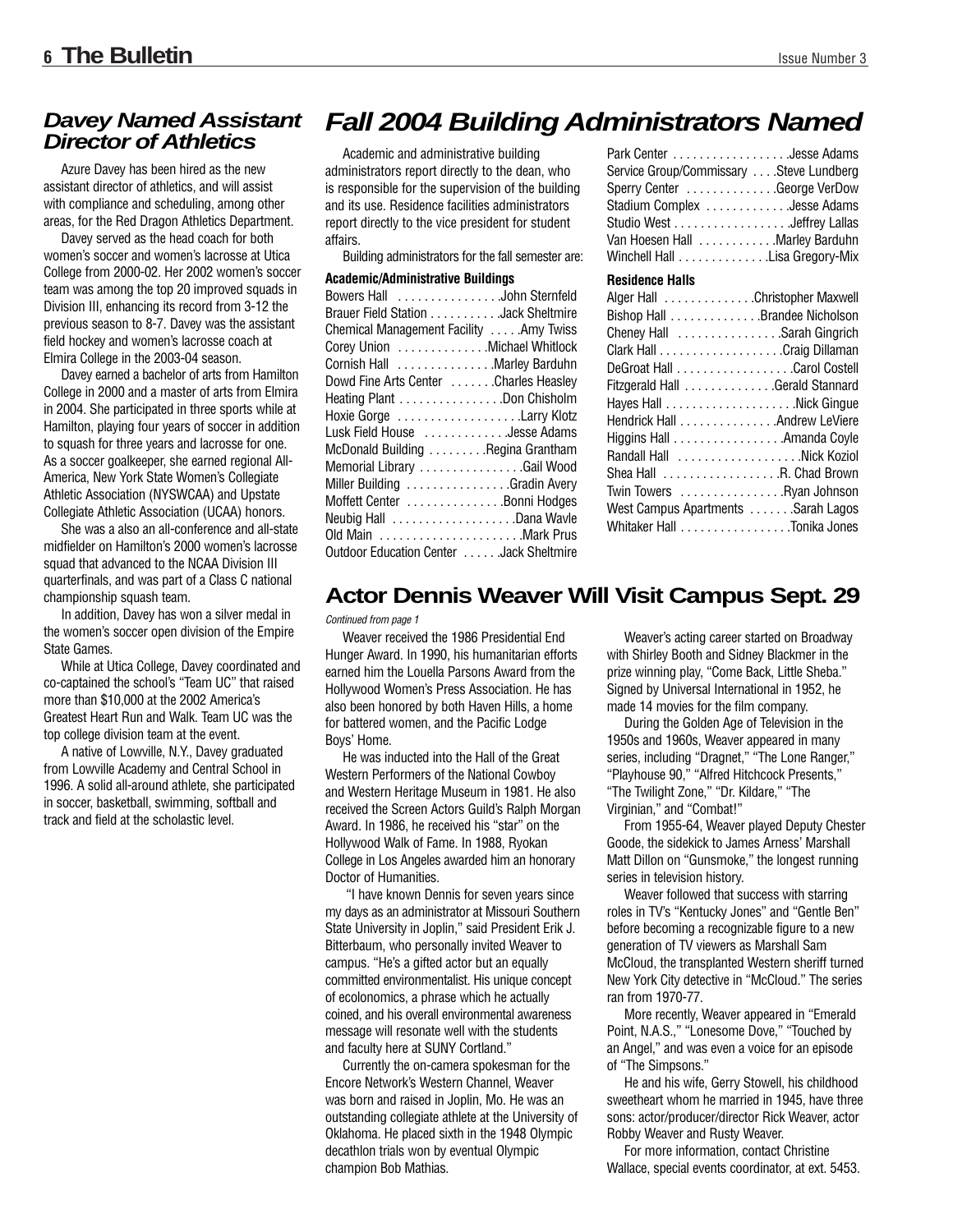## **Tenure-Track Excellence in Teaching Awards Nominations Due by Oct. 11**

Nominations are now being accepted for Tenure-Track Excellence in Teaching Awards. Letters of nomination should be sent no later than Monday, Oct. 11 to the Faculty Development Center, Memorial Library.

Any tenure-track faculty member who has taught and completed at least two semesters at SUNY Cortland is eligible. The faculty member must be nominated for one of the categories by someone who is familiar with his/her teaching.

Recognition will be given for excellence in teaching in five categories:

#### **Use of Research in Teaching**

The nominee should use published research directly in the classroom. Students should be involved in reading, analyzing and learning from examples of investigative research from the published literature and/or the scholarly work of our faculty and students. The nominee should provide opportunities for students to be involved in the research process. These students should gain an understanding of, and directly participate in, the design, execution and interpretation of scholarly, investigative research.

#### **Incorporation of Diversity and/or Multicultural Perspectives in Teaching**

Nominees should instill an awareness and appreciation of diverse and multicultural perspectives through their teaching. Diverse and multicultural perspectives are addressed in the course curriculum and/or outside the classroom. Nominees should also model what it means to be informed by these perspectives both in and out of class.

#### **Incorporation of Technology in Teaching**

Nominees are required to specify the instructional goal(s) and the manner in which they are achieved, i.e. document how they accomplish instructional tasks using technical processes, methods or knowledge. Discussion of hardware, software, use of the Internet is encouraged, but should not be excessive. Nominees are encouraged to document students' incorporation of technical skills, as well as their acquisition of a broader understanding of technology.

#### **Incorporation of Service-learning in Teaching**

The nominee should specifically describe community service in response to communityidentified concerns, tied to explicit learning objectives, with reflection, and the goal of enhancing the learning of course content as well as the promotion of civic engagement, social service and/or social change.

#### **Use of Non-technological Innovations in Teaching**

The nominee should be involved in designing/ redesigning courses or assignments in order to better achieve course objectives and/or to make the course(s) more beneficial for students.

Nominees will be notified by Oct. 26 and asked to provide the following supporting evidence by Jan. 31, 2005: syllabi; personal reflective statement of no more than two pages; and evidence that documents the effectiveness of their techniques.

Evidence can include, but is not limited to, teaching materials, student work, and/or evaluations which target the specific category for which the nomination has been made and/or student statements on how the nominee's work in the targeted category has impacted their learning.

Nominees are asked to send only materials that are representative of the category for which they have been nominated. Submission may be in the form of hard copy (no more than a twoinch binder) or electronically (one CD).

Winners will receive a plaque, be honored at a luncheon and be featured in a brochure highlighting excellence at SUNY Cortland.

For more information, contact the Faculty Development Center at ext. 2088. Previous winners will not be considered in the same category for which they have been recognized, but they may be nominated for another category.

## **Cast for Sondheim Musical Announced**

The Performing Arts Department announced the cast for the fall production of the musical "Merrily We Roll Along," the innovative Stephen Sondheim work that will be presented from Oct. 29 through Nov. 7 in the Dowd Fine Arts Theatre.

Tickets go on sale at Jodi's Hallmark Shop on Oct. 1.

William Thomas will play the ambitious songwriter Franklin Shepard who uses then discards his friends Charley, played by Dick Baker, and Mary, portrayed by Jessica Lawrence, as he climbs his way to the top. The musical is unique in that it tells Shepard's story in reverse, beginning in the 1980s and going back in time every five years to when the three friends first met.

Supporting characters in "Merrily We Roll Along" will be played by Nicole Sciascia as Frank's wife Beth, Rori Nogee as the blunt Gussie, and Stephen Calkins as the producer Joe. Also featured are Eric Wolff, Adrielle Franceschini, Barbara Jo Williams, Paul Yaman, Connor Gates, Amanda Liter, Mablyn Ludke, Colleen Johnson, Steve Cottonaro, Josh Williams, Cassidy Halpin and Brent Wandel. Completing the cast are Cara Bacon, Melani Richman, Kaleb Adams, Meg Bianchi, Anita Rena, Audra Rizzo and Christina Laschuk.

"Merrily We Roll Along" is directed and choreographed by Kevin Halpin with musical direction by David Neal, both of performing arts.

## **2004-05 Performing Arts Season Highlighted**

The Performing Arts Department has announced the 2004-05 season of theatre, music and dance productions planned at the Dowd Fine Arts Center.

The Stephen Sondheim musical "Merrily We Roll Along" opens the season with six performances Oct. 29-Nov. 7. (See details in article above.)

The Cortland College Singers, under the direction of Stephen Wilson, will perform in concert on Nov. 10, followed by concerts by the College-Community Orchestra, under the direction of Ralph Dudgeon, on Nov. 16, and the Choral Union, conducted by Wilson, on Nov. 30.

Oscar Wilde's timeless comedy classic "The Importance of Being Earnest" will be performed on Dec. 2-5 in the Lab Theatre. Kim Hubbard directs this "trivial comedy for serious people."

After the annual Holiday Concert on Dec. 7, the fall season ends with two performances of "The Nutcracker" ballet on Dec. 12, co-presented with the Cortland City Ballet.

The spring semester begins with a Faculty Gala concert on Feb. 8 featuring the department's music and theatre instructors. The spring musical is Cole Porter's beloved favorite "Anything Goes," to be performed April 1-10. Halpin and Neal repeat their directorial duties for this toe-tapping musical comedy set aboard an ocean liner in the 1930s.

Also in April are concerts by the College Singers on April 12 and by the College-Community Orchestra on April 19.

After the annual Student-Directed One-Act Play Festival on April 28 though May 1, the season concludes with the Choral Union performing in concert on May 3.

All concerts are free. Tickets for the plays go on sale at Jodi's Hallmark Shop one month before opening night. For more information on the season, visit the Performing Arts Department Web site at www.cortland.edu/performingarts.

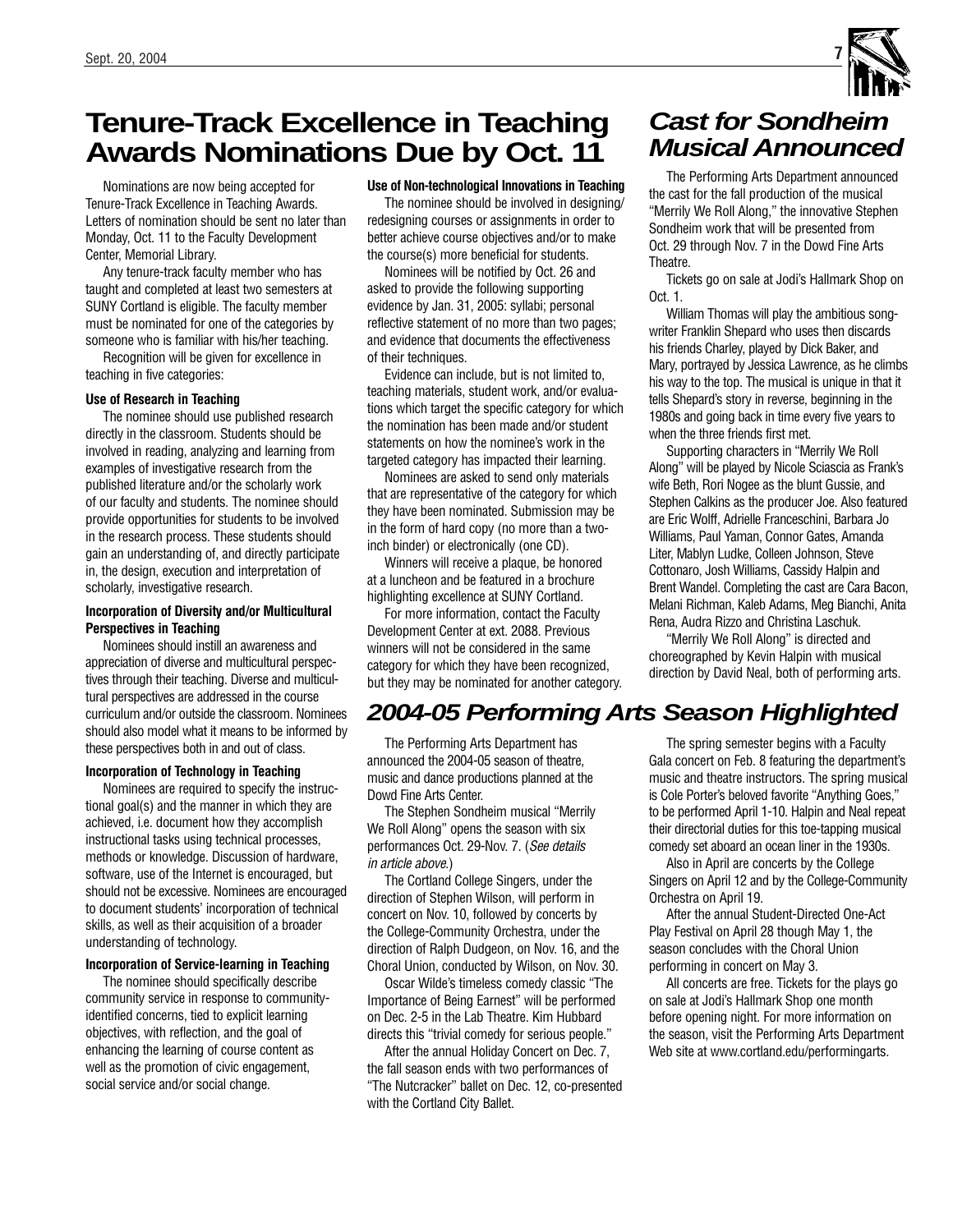## **President Bitterbaum Approves Arming University Police**

Continued from page 1

"As the 2003-04 academic year proceeded, I continued to read and study about college presidents and boards who, after careful study by their campus communities, reviewed their decisions on the arming of their college police officers," explained Bitterbaum.

"Moreover, students, faculty, staff, alumni, parents and community residents had expressed their concerns to me about the safety of the campus. After much reflection this past winter, I decided it was time to ask the SUNY Cortland community to engage in a study related to campus safety; and, more specifically, the arming of the university police with handguns."

In February 2004, he appointed the group to compile and assess information related to the question of whether SUNY Cortland's University Police Department should be armed with guns. The task force provided specific reports with data from all SUNY campuses on incidents of aggravated assault, forcible sex offenses, robberies and arrests for weapons possession between 2000-03.

Bitterbaum praised the University Police Arming Task Force's report as a "model of inclusiveness and thoughtfulness."

Herbert H. Haines, sociology, chaired the task force. The other members were Matthew Barone, Student Government Association; Maureen Baringer, College Council; Steven P. Dangler, university police; James Nichols, chief of the City of Cortland Police Department; Richard C. Peagler, counseling and student development; Charlotte Plunkett, classified staff representative; William E. Shaut, finance and management; and Robert J. Spitzer, political science.

Bitterbaum asked the group "to engage in a thorough review of the literature on the subject, to gauge the College's and the community's perceptions, and to summarize the advantages and disadvantages of an arming policy.

Bitterbaum explained the process that took place following his request. In March, using campus e-mail and The Bulletin, the task force invited all members of the College community to submit their views on arming the university police by writing directly to the committee. Task force members took part in several meetings with campus groups to solicit views and

perceptions on the issue. These included a Student Senate meeting and a meeting of the Multicultural Affairs Council; several Sandwich Seminars for faculty, administrators and staff members from across the campus; a meeting of the College Council; and a meeting of the College-Community Forum.

The task force met at least once each week from February through early June, added Bitterbaum. Several of these meetings were devoted to hearing from persons who had specific information pertaining to the matters under investigation.

"I want to thank the task force for their hard work and for delivering an excellent report," said Bitterbaum. "I have taken the last six months for careful study of this difficult issue. In addition, I have read several university reports on this topic. For example, a president whom I greatly admire, Ruth Simmons of Brown University, made the decision to arm her campus last year. Dr. Simmons shared with me Brown University's groundbreaking study known as The Bratton Report.

"Further, I have scrutinized our campus task force report, and I have spoken with the members of the group to review their findings. I discussed the matter thoroughly at a board meeting of the College Council. I have sought information and counsel widely and, as you might expect, numerous opinions have been shared with me."

Bitterbaum, in his memo to the campus, cited a defining reason for arming the university police.

"Today, when faced with the possibility of stopping a car, arresting a suspect or detaining an armed intruder, university police must disengage if faced with the prospect of injury because of a firearm," he explained. "Currently, when faced with lethal force, university police must retreat to a safe distance while requesting local, county or state police assistance. This delay could result in more injuries or deaths if an armed assailant and/or mentally unstable person entered our campus as an active shooter. In the post-Columbine era, university police must have the tools to protect themselves and our campus.

"Many will argue that our campus is safe. Nevertheless, the Cortland campus is an open community located in the center of the city. New gang activity, drugs and confiscated weapons found on our campus point to the changing

nature and character of our surroundings. Of course, I hope and pray that a violent crime will never take place on our campus. Unfortunately, past history is no guarantee of future events."

Bitterbaum lauded the professionalism and extensive training of the18-member University Police Department.

"The SUNY system has high standards for becoming a law enforcement officer," he noted.

Standards require an individual to: a) be 21 years of age, b) have completed a minimum of 60 college credit hours, c) pass a rigorous civil service examination, d) pass a medical and psychological examination, e) pass an extensive background check, f) pass six months of basic training administered by a regional Municipal Police Academy, g) pass a 14-week field training program, and h) complete a probationary period of employment.

"Officers receive training that includes penal law, criminal procedure law, vehicle and traffic law, first aid, CPR, defensive tactics, crisis intervention, and firearms," he added. "During their career, police officers must be recertified twice each year with a handgun. Moreover, supplemental instruction is ongoing throughout the officer's employment within the SUNY system."

As a prelude to arming the university police, Bitterbaum has asked Vice President for Student Affairs Raymond D. Franco and Police Chief Dangler to complete within the next two weeks a review all SUNY Cortland policies and procedures associated with arming the university police. Once Bitterbaum approves that review, the completed document will be forwarded to SUNY Chancellor Robert King who must then approve the policies and procedures. Once a new Memorandum of Understanding between the College and the local enforcement agencies is updated, SUNY Cortland university police will begin to carry firearms.

"I have asked Chief Dangler to include, in his regular meetings with the University Police Advisory Board, a report on the implementation of this policy, as well as regular updates on related policies, procedures, protocols and officer training," concluded Bitterbaum. "Chief Dangler will also be available to faculty, staff, and student organizations to discuss our implementation procedures."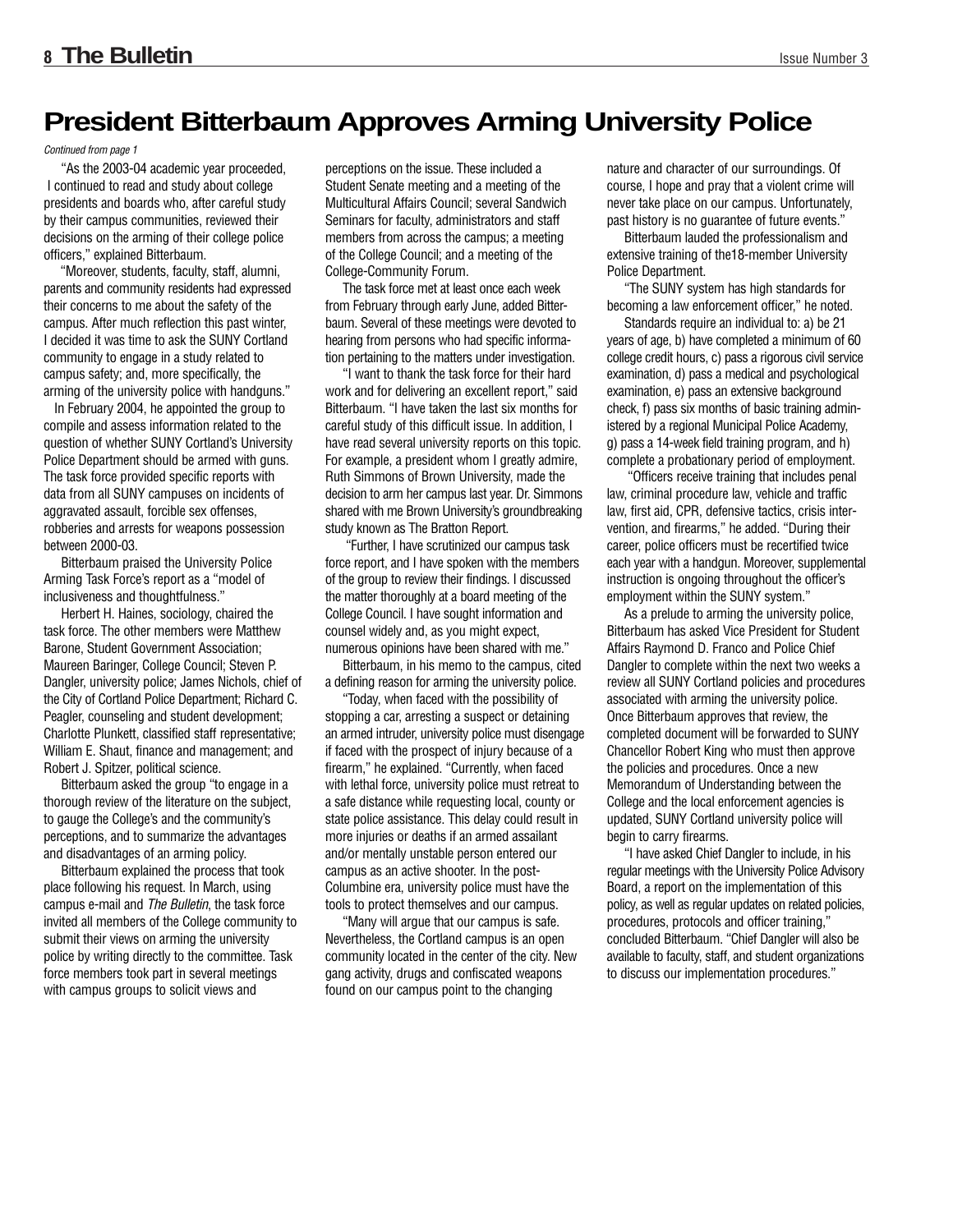

## **Nominations Sought for Brooks Teaching Award**

The Rozanne Brooks Dedicated Teacher's Award Committee is seeking nominations for the Brooks Award for the 2004-05 academic year.

The award recognizes a faculty member who devotes a major portion of his/her time to teaching and spends a significant amount of time with students outside the classroom. Involvement in campus life, such as cultural events, athletics and committee work, will enhance one's candidacy. Publication and research will not be an emphasis of the award.

Nominations should be submitted by Monday, Oct. 11, to the Division of Institutional Advancement in Studio West. The nomination form was sent via e-mail to all faculty and may be accessed online at cortland.edu/ sociology/award.html.

For more information, contact Melony Warwick, institutional advancement, at ext. 2518.

The award recipient will be presented with a \$5,000 stipend at the Spring 2005 Honors Convocation. The award money may be used for appropriate professional expenses, such as experiments, purchase of books and special materials, and for travel or other items that recipients believe would enhance their ability to teach effectively. At the end of the academic year following the award issue date, each recipient must present to the Brooks Teaching Award Committee and the president of the College a one-page report stating how the award was spent and how the awardee felt his or her teaching was enhanced.

The Brooks Award is open to teaching faculty who possess continuing appointment and have been employed at SUNY Cortland for a minimum of five years. Candidates must be teaching a fulltime course load as defined by their department for the fall and spring semesters. Nominators should pay particular attention to this requirement and should direct any questions about eligibility to the Division of Institutional Advancement.

With the exception of publication, the committee will use the same criteria used to identify nominees for the Distinguished Teaching Award and the Chancellor's Award for Excellence in Teaching. Nominees will be expected to provide the committee with a variety of materials in support of their nomination, such as CTE grade distribution, a current resume, letters from colleagues and former students, course materials and statements of teaching and grading philosophy. Committee members will visit candidates' classes unannounced during the fall and spring semesters to observe and evaluate candidates in a number of different teaching situations. Members

of the committee are Donna Anderson, professor emerita of performing arts, Mary Lee Martens, professor emerita of foundations and social advocacy, and Timothy Baroni, biological sciences.

The Brooks Teaching Award Committee will consider the names of individuals suggested by faculty or professional staff. Self-recommendations will not be accepted. Faculty may win the award one time only. Those nominated but not winning the award must wait three years before being nominated again. In the event that the awards committee receives only one nomination in any given year, the committee reserves the right not to give the award for that year. If this occurs, the requirement that the nominee must wait three years to be nominated again is waived and, if he or she wishes, will automatically be placed in nomination the following year.

#### **Library Hours**   $\mathbb{H}$

### *Regular Hours Scheduled Through Nov. 7*

| Main Library                       | <b>Late Night Reading</b><br><b>Room Only</b> |
|------------------------------------|-----------------------------------------------|
| Monday-Thursday<br>$7:45-1$ a.m.   |                                               |
| Fridav<br>7:45 а.т.-6 р.т.         | 6-10 p.m.                                     |
| Saturdav<br>11 а.т.-6 <i>p.</i> т. | 6-10 p.m.                                     |
| Sundav<br>$10$ a.m.-1 a.m.         |                                               |

For more information, call ext. 2590, send an e-mail to library@cortland.edu or visit the Library Web site at www.cortland.edu/libww/.

## **College will Host Family Weekend Oct. 1-3**

#### Continued from page 1

Son or Daughter Doing in College" begins at 10 a.m. in Corey Union Exhibition Lounge. Parents, family and friends will be able to exchange views or ask questions about campus life with faculty and staff members representing areas such as housing, dining halls and counseling.

President Erik J. Bitterbaum and Student Government Association President Danielle Vegas will address parents and students at the president's brunch from 11:30 a.m. to 12:30 p.m. in Corey Union Function Room. Tickets are \$10 per adult, \$8 for students with an ID, and \$4 per child under 12. Seating is limited and advance registration is required.

The women's soccer team takes on Buffalo State at 1 p.m. in the Stadium Complex. Ticket prices per game are \$4 for adults and \$3 for students and children under 12. SUNY Cortland students show their ID to enter the event.

From 1-6 p.m., buses will pick up participants from Corey Union to visit and tour area attractions.

The swing band Blue Lunch from Ohio will give participants an opportunity to jump, jive and wail to its music starting at 8:30 p.m. in the Corey Union Function Room. Students and their families may bring their dancing shoes or just come to listen. Tickets are \$5 for the general

public and there is no charge for SUNY Cortland students with ID.

From 8:30 p.m.-midnight, a caricaturist will entertain in the Corey Union lobby while a Family Feud game show begins at 9 p.m. in the Corey Union Exhibition Lounge.

On Sunday, a continental breakfast at 10 a.m. in Corey Union Fireplace Lounge will serve as an opportunity for students, their families and faculty to mingle. The event is sponsored by the Center for Multicultural and Gender Studies.

Sunday will also feature a field hockey match against Springfield College at 1 p.m. in the Stadium Complex. Ticket prices per game are \$4 for adults and \$3 for students and children under 12. SUNY Cortland students show their ID to enter the event.

Registration is required by Friday, Sept. 24. The registration form may be obtained through Family Weekend, Corey Union, Room 406 or by fax at ext. 2808. Tickets may be picked up at the check-in table in Corey Union, Room 209. For more information and last-minute updates, check the Web site at www.cortland.edu/community/ family.html, or contact the Family Weekend Committee at ext. 2321.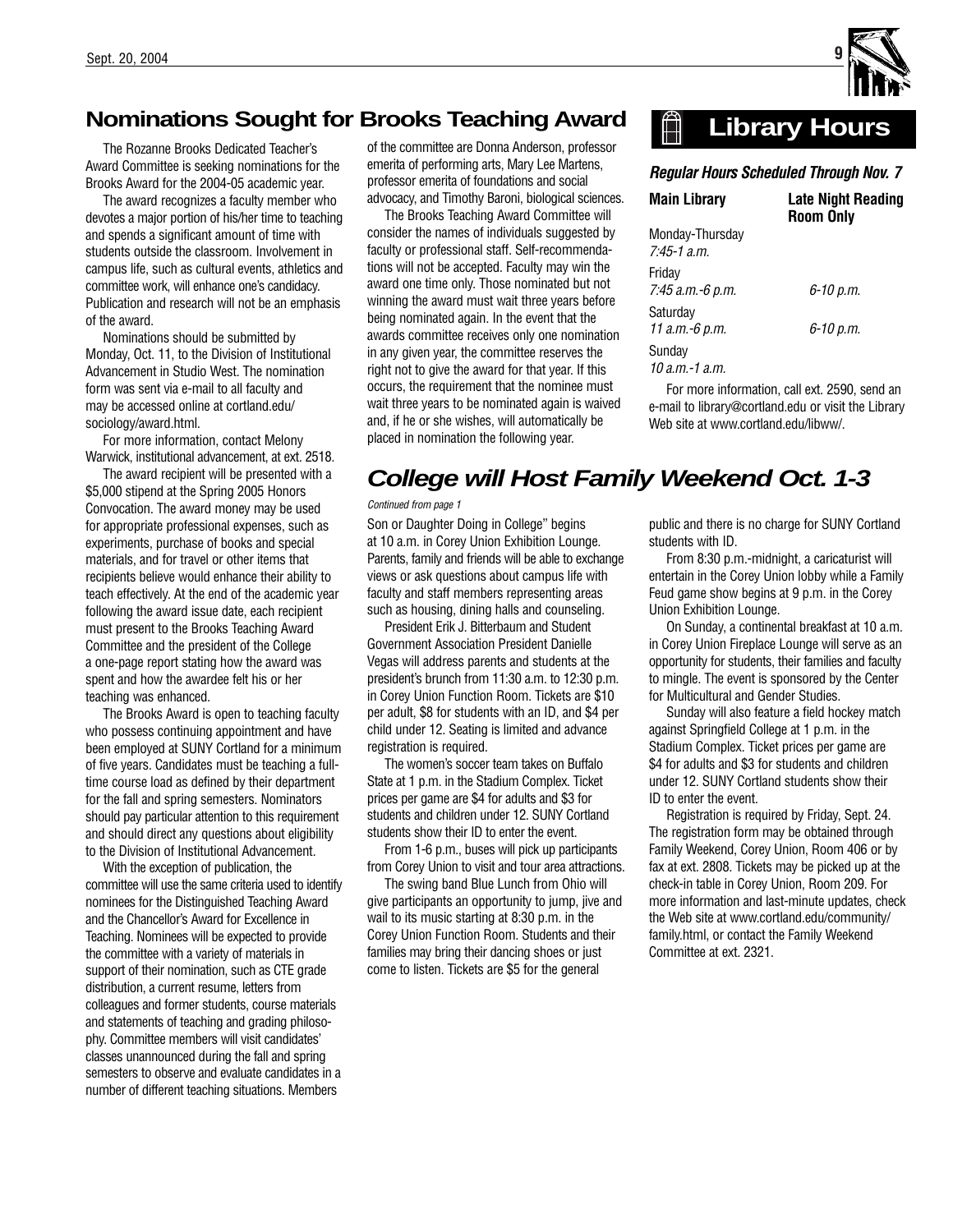# **News Briefs**

### **Faculty Portfolio Development Workshop Planned for Sept. 24**

Faculty hired in the last three years are invited to attend a Portfolio Development Workshop from 2-4 p.m. on Sept. 24 in Brockway Hall Jacobus Lounge.

Representatives, including chairs and personnel committee members, from all departments who have newly hired faculty are also encouraged to attend. The goal is to insure that there is consistency at all levels of review that will follow.

There will be a second workshop scheduled later in the semester for faculty who are due for reappointment, promotion or tenure review.

The workshop is sponsored by the Faculty Development Committee. For more information, contact the Faculty Development Center at ext. 2088 or by e-mail to fdc.

### **Wingate Golf Open Set for Sept. 25**

The sport management program at SUNY Cortland will hold its ninth annual Suzanne Wingate Memorial Golf Tournament on Saturday, Sept. 25, at the Willowbrook Golf Club on Route 215 in Cortland.

Wingate was an avid golfer and is credited with founding the College's sport management program. She worked at the College from 1985 until her death from cancer in 1995. Proceeds from the tournament benefit the Suzanne Wingate Memorial Scholarship Fund for sport management majors.

The event at the course starts at 9 a.m. A barbeque chicken dinner and silent auction will be held at 3:30 p.m. The tournament is sold out, but the community is encouraged to attend the dinner and silent auction.

To sponsor a hole or donate to the silent auction, contact Lisa Scherer at ext. 5426.

# **Sports Schedule**

*Capital Letters Denote Home Games*

### **Monday, Sept. 20**

WOMEN'S GOLF — Martin Memorial, TBA

### **Tuesday, Sept. 21**

MEN'S SOCCER vs. Keuka, 4 p.m. WOMEN'S VOLLEYBALL vs. Brockport, 7 p.m.

### **Wednesday, Sept. 22**

WOMEN'S TENNIS vs. Ithaca, 4 p.m. Field Hockey at Oswego, 4 p.m.

### **Friday, Sept. 24**

MEN'S SOCCER vs. Brockport, 4 p.m. WOMEN'S VOLLEYBALL — SUNYAC East Round Robin, 4 p.m. Women's Soccer at Brockport, 4 p.m. Women's Tennis — ITA Northeast Regionals (at William Smith), TBA

### **Saturday, Sept. 25**

WOMEN'S VOLLEYBALL — SUNYAC East Round Robin, 10 a.m. MEN'S SOCCER vs. Geneseo, 1 p.m. Football at Buffalo St., 1 p.m. Field Hockey at Brockport, 1 p.m. Women's Soccer at Geneseo, 1 p.m. Men's/Women's Cross Country at Paul Short Run (Lehigh (PA)), TBA Women's Tennis — ITA Northeast Regionals (at William Smith), TBA

Women's Golf at Mt. Holyoke (MA) Invitational, TBA

### **Sunday, Sept. 26**

Women's Tennis — ITA Northeast Regionals (at William Smith), TBA Women's Golf at Mt. Holyoke (MA) Invitational, TBA

**Monday, Sept. 27** Field Hockey at Nazareth, 4 p.m.

**Tuesday, Sept. 28**

Women's Volleyball at LeMoyne, 7 p.m.

## **Wednesday, Sept. 29**

FIELD HOCKEY vs. Ithaca, 7 p.m.

### **Friday, Oct. 1**

WOMEN'S SOCCER vs. Fredonia, 4 p.m. Women's Tennis at Geneseo, 4 p.m. Men's Soccer at Fredonia, 4 p.m.

### **Saturday, Oct. 2**

WOMEN'S SOCCER vs. Buffalo St., 1 p.m. Women's Tennis at Brockport, 12 p.m. Football at Montclair St. (N.J.), 1 p.m. Men's Soccer at Buffalo St., 1 p.m. Men's/Women's Cross Country at LeMoyne Invitational, TBA Women's Golf at Wellesley (MA) Invitational, TBA

### **Sunday, Oct. 3**

FIELD HOCKEY vs. Springfield (MA), 1 p.m. Women's Golf at Wellesley (MA) Invitational, TBA

### **Sigma Xi Club Lecture Series to Celebrate Science Achievements**

A lecture titled "Science Results from the Mars Exploration Rovers," will be held at 7:30 p.m. on Tuesday, Oct. 5, in Sperry Center, Room 114.

Presented by James F. Bell III, associate professor of astronomy at Cornell University, this is the first lecture in a series sponsored by Sigma Xi Club to celebrate 2005 World Year of Physics as well as the Oppenheimer Centennial and recent discoveries by rover Spirit. The lecture is free and open to the public.

Co-conveners of this series include Sigma Xi Club Vice President James E. Bugh, geology emeritus, Treasurer Peter M. Jeffers, chemistry, and President Ram P. Chaturvedi, physics.

The club plans to hold six lectures in this series, which is also sponsored by the dean of the School of Arts and Sciences, the provost and vice president of academic affairs and the College president.

For more information, contact Chaturvedi at ext. 2914.

### **Part-time Secretary Needed to Manage UUP Office on Campus**

United University Professions is accepting applications for a part-time secretary to manage the office, assist the chapter president and take minutes at meetings. Word processing and desktop publishing skills are necessary.

Approximately 17-25 flexible hours are required per week. Pension and health benefits are included. Applications will be accepted until the position is filled.

Interested applicants should send information to Larry Ashley, UUP, Brockway Hall, Room 130, fax to ext. 5476, or send by e-mail to uup@ cortland.edu.

### **Nominations for Non-tenure Track Excellence in Teaching Awards Due**

The Faculty Development Committee will accept nominations for non-tenure track Excellence in Teaching Awards until Oct. 11.

Nominations should be sent to the Faculty Development Office, Memorial Library.

Each year up to two winners are honored at the awards luncheon in May where they receive a plaque and check for \$1,000.

Guidelines for nominations and the award process may be found on the Faculty Development Web site at www.cortland.edu/fdc/.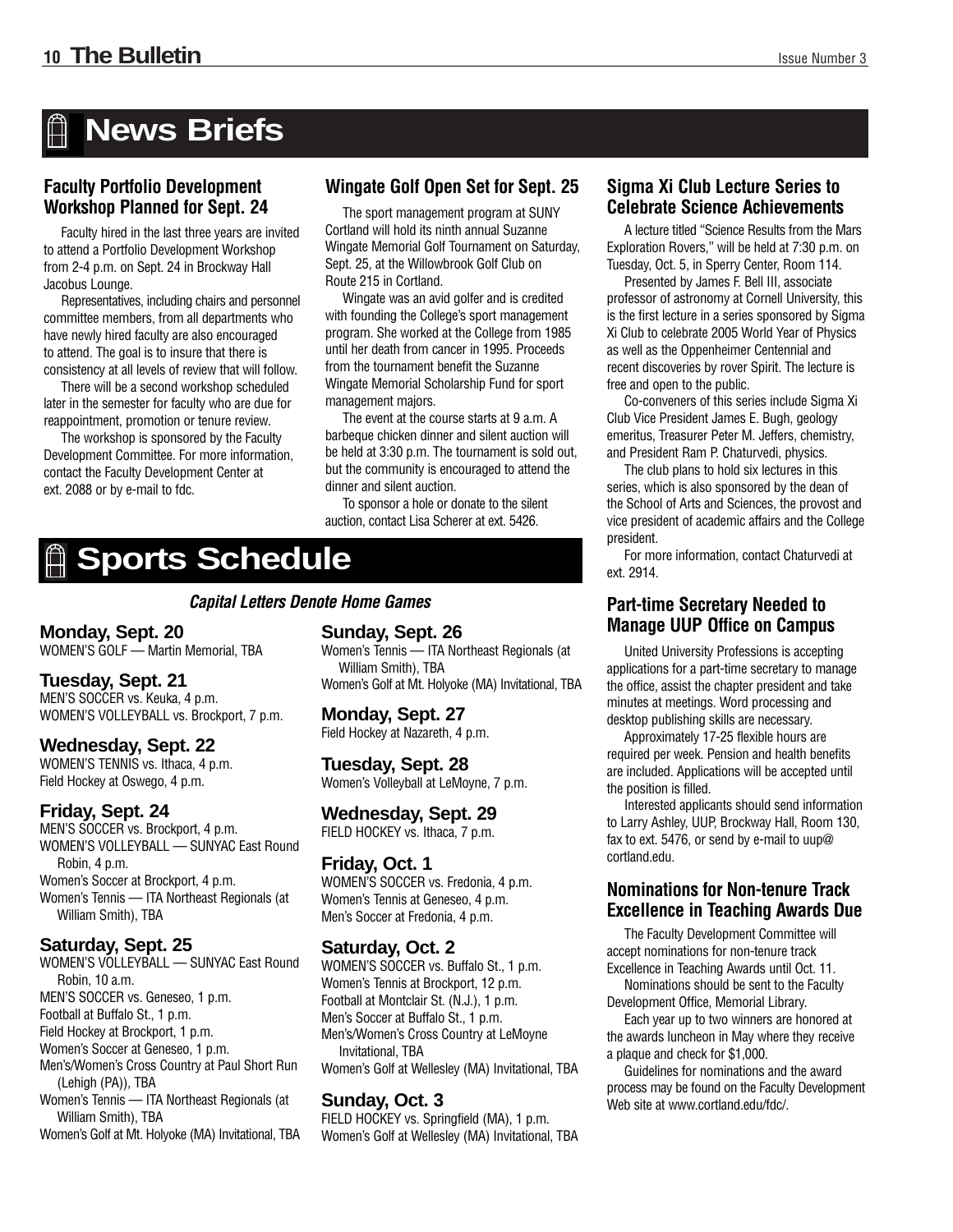

# **Faculty-Staff Activities**

**Victoria Boynton**, English, had her poem "Kitchen Doors" accepted for publication in Heliotrope: A Journal of Poetry. Her poems "Over the Edge" and "Criminal Mischief" have been included in Hysteria: An anthology of Poetry, Prose, and Visual Art on the Subject of Women's Mental Health.

**Daniel DePerno** and **Ted Fay**, exercise science and sport studies, presented at the annual North American Society for Sport Management Conference in Atlanta, Ga., in June. The presentation was titled "The Power and Effect of Infusing a Problem-based Learning Model with Information Technology Strategies for Sport Management Curriculums."

Also, Fay was interviewed on KQED Radio, a public broadcasting and NPR affiliate in Northern California, in August. He was part of a panel of guests on "Forum with Michael Krasny" discussing the paralympics.

**Fran Elia**, sports information, has been selected as chair of the newly-formed State University of New York Athletic Conference (SUNYAC) Sports Information Directors Committee. He presents a report on league-wide sports information issues to SUNYAC officials Sept. 20 in Syracuse.

**William Griffen**, **Michelle Kelly**, **Joseph Rayle**, and **Stephanie Spina**, foundations and social advocacy, recently presented papers at an interactive symposium, Foundations for Change: Teacher Education as Social Advocacy, at The Rouge Forum's 2004 Summer Institute on Education and Society. The conference was held at LeMoyne College in Syracuse.

**Alan Hager**, English, gave the keynote address at the Honors Convocation at Tompkins County Community College on Aug. 30. His subject was Shakespeare's twins.

**Mechthild Nagel**, philosophy, has been invited to continue her fellowship with the Institute for African Development (IAD) at Cornell University for 2004-05. Fellows participate in the weekly seminars and are asked to give a talk on their research. Select talks will be published in Africa Notes, a journal of IAD. Nagel will also organize a panel for IADs symposium on gender to be held in April 2005.

**Joseph Onello**, physics, has been informed that the proposal "Observations of pre-protostellar cores in Perseus" has been accepted by the Institut de Radioastronomie Millimetrique (IRAM) in Grenoble, France. Time has been scheduled from Sept. 27 – Oct. 2 on the 30m radio telescope at the Pico Veleta Observatory near Granada, Spain. In the proposal, co-authored with colleagues in Firenze, Italy, at the Arcetri Astrophysical Observatory, Onello proposes to observe the CS (2-1) and N2H+ (1-0) molecular rotational emission lines in order to understand the true nature of these starless cores. In particular the normalized velocity difference between the optically thick CS and optically thin N2H+ peak velocities is a signature of core collapse yielding infall parameters and could reveal whether the cores observed are pre-protostellar. High-spectral resolution, fully sampled maps, will yield physical and kinematic properties for these sources. Continuum observations will also be made to determine core mass, radial density structure, and the spatial distribution for these clouds.

**Robert Spitzer**, political science, served on two panels at the recent annual meeting of the American Political Science Association, held in Chicago from Sept. 2-5. He chaired a panel titled, "Does Presidential Leadership in Foreign Policy Matter?" and also gave a presentation at the panel titled, "George W. Bush's Definition of the Commander-in-Chief Power." He also served as a panelist on a roundtable panel titled, "The Ins and Outs of Obtaining a Book Contract."

The new edited collection, American Labor and the Cold War: Grassroots Politics and Postwar Political Culture, includes a chapter written by **Randi Storch**, history, and a chapter written by **Gigi Peterson**, history. Storch's article is titled, "The United Packinghouse Workers of America, Civil Rights, and the Communist Party in Chicago," and Peterson's article is titled, "'A Dangerous Demagogue': Containing the Influence of the Mexican Labor-Left and Its United States Allies."

**Michael Toglia**, psychology, is a coauthor with James Lampinen and Emily Blackshear of the University of Arkansas and Timothy Odegard of University of Texas at Arlington of a chapter titled "Phantom ROC." It will appear next year in a volume titled Progress in Experimental Psychology Research, edited by F. Columbus and published by the Nova Press, Hauppauge NY.

**Arden Zipp**, chemistry, attended a meeting of the National Chemistry Olympiad (NCO) Subcommittee at the headquarters of the American Chemical Society in Washington, D.C. recently. As the chair of the NCO Task Force, Zipp presented a report on the three 2004 NCO exams that the task force had prepared, and provided draft copies of the 2005 exams. The NCO Program provides an opportunity every year for thousands of high school students to compete for 20 places at a two-week study camp at the Air Force Academy where four individuals are chosen to represent the U.S. at the International Chemistry Olympiad (IChO). At the 2004 IChO in Kiel, Germany, the four U.S. participants all won silver medals. The 2005 IChO is scheduled to take place in Taiwan.